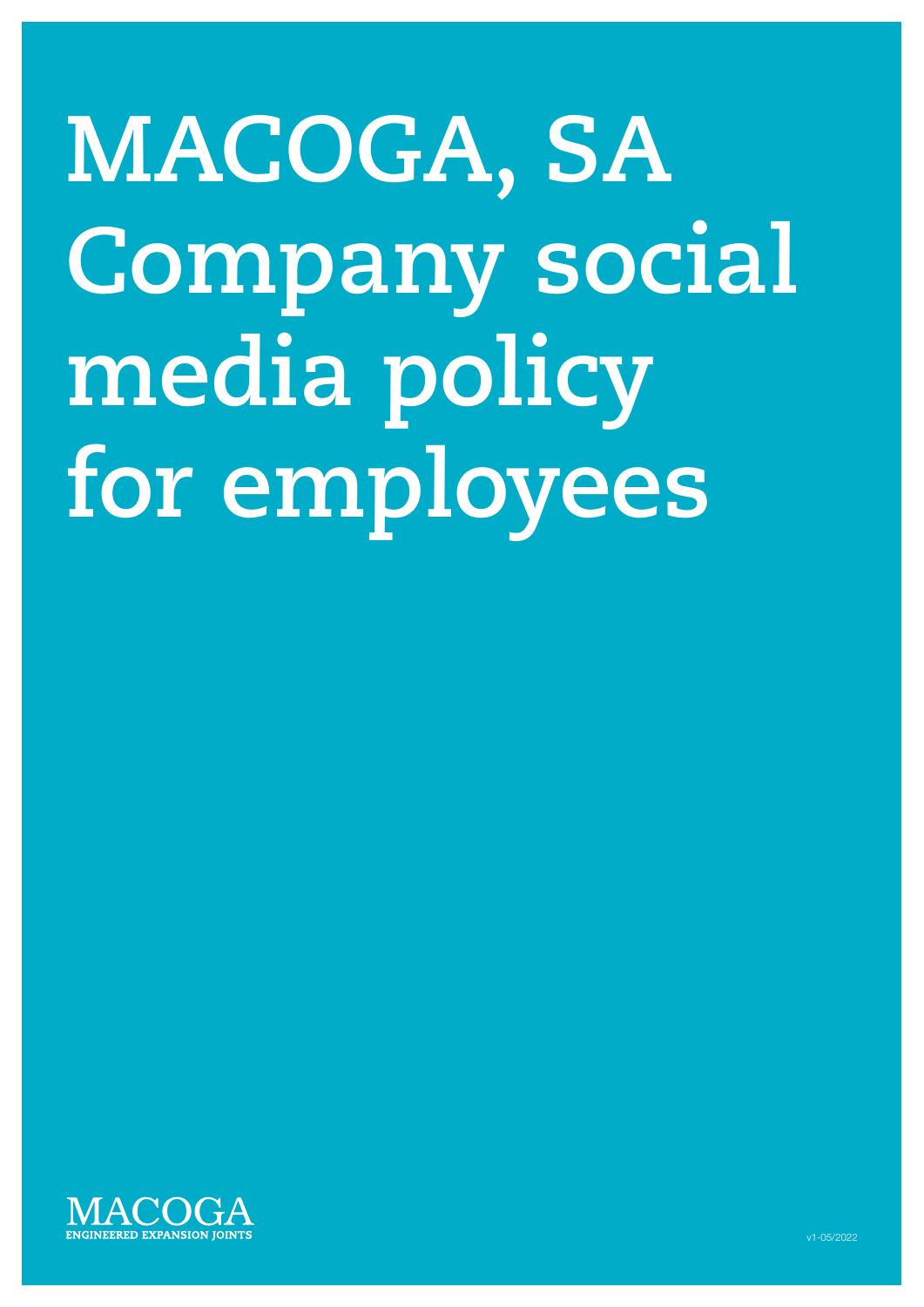# **Company social media policy for employees**

It is likely that most of our employees use one or more social media platforms. What is posted on their personal accounts can be a potential risk to the company (for example, if they share sensitive information) and the use of social media at work can affect productivity.

Reasons why we develop and issue a company social media policy:

- To address limitations on what employees can post regarding the company and their work and to establish possible restrictions on the use of social media within the workplace.
- To protect the reputation of our company. MACOGA, S.A. as an organisation, wants to have a consistent voice on its social media and wants to avoid posting potentially risky statements or information.

Employees own their social media profiles, so MACOGA, S.A. cannot restrict what they post on social media. However, it can provide them with reasonable guidelines on what they should not publish (e.g. confidential data) and thus prevent their publications from affecting the image of our company.

This policy is a living document, as the social media landscape changes often and new privacy rules and regulations and trends are introduced.

### **Summary of policy and purpose**

Our company social media policy provides a framework for the use of social media. Social media is a place where people exchange information, opinions and experiences to learn, develop and have fun. Whether you manage a corporate account or use your own, you should be productive and avoid damaging the company in any way.

This policy provides practical advice on how to avoid problems that can arise from careless use of social media in the workplace.

#### **Scope**

We expect all our staff to follow this policy.

In addition, by 'social media' we mean a variety of online communities such as blogs, social networks, chat rooms and forums, and not just platforms such as Facebook, LinkedIn, Instagram or Twitter.

This policy is based on two distinct elements: one, the use of personal social media at work and two, the representation of our company through social media.

## **Elements of the policy**

#### **a. Use of personal social media at work**

Staff should not access their personal accounts at work, and we expect them to act responsibly.

We also our ask staff to be careful when posting on social media. We cannot restrict what you post there, but we expect our confidentiality policies to be respected at all times. We also ask that you avoid violating our [Code of Ethics and Conduct](https://www.macoga.com/documents/en/MACOGA_Code_of_Ethics.pdf) or posting anything that could make it difficult to engage with colleagues.

In general, we advise our employees to:

- Make sure others know that their personal account or your statements do not represent our company. You should not state or imply that your personal opinions and content are authorised or endorsed by our company. We advise using a disclaimer such as "opinions are my own" to avoid misunderstandings.
- Avoid sharing intellectual property, such as trademarks, on a personal account without approval. Confidentiality policies and laws always apply.
- Avoid any defamatory, offensive or derogatory content. It may be considered a violation of our Code of Ethics and Conduct if directed at colleagues, customers or partners.